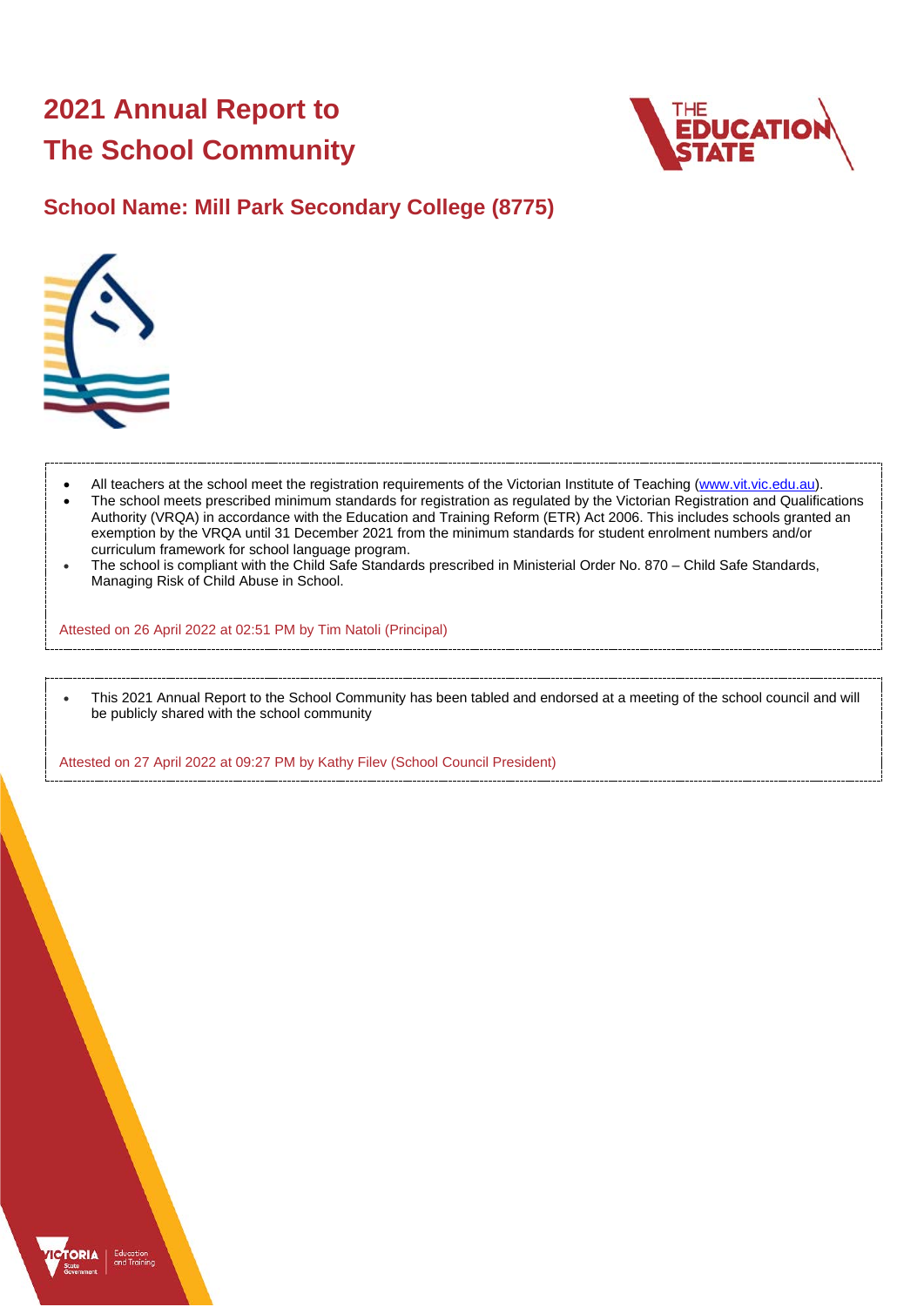

## How to read the Annual Report

## What does the *'About Our School'* commentary section of this report refer to?

The 'About our school' commentary provides a brief background on the school, an outline of the school's performance over the year and future directions.

The 'School Context' describes the school's vision, values and purpose. Details include the school's geographic location, size and structure, social characteristics, enrolment characteristics and special programs.

The 'Framework for Improving Student Outcomes (FISO)' section includes the improvement initiatives the school has selected and the progress they have made towards achieving them through the implementation of their School Strategic Plan and Annual Implementation Plan.

### What does the *'Performance Summary'* section of this report refer to?

The Performance Summary includes the following:

#### **School Profile**

- student enrolment information
- the school's 'Student Family Occupation and Education' category
- a summary of parent responses in the Parent Opinion Survey, shown against the statewide average for Secondary schools
- school staff responses in the area of School Climate in the School Staff Survey, shown against the statewide average for Secondary schools

#### **Achievement**

- English and Mathematics for Teacher Judgements against the curriculum
- English and Mathematics for National Literacy and Numeracy tests (NAPLAN)
- all subjects for Victorian Certificate of Education (VCE) examinations

#### **Engagement**

Student attendance and engagement at school, including:

- how many Year 7 students remain at the school through to Year 10
- how many exiting students go on to further studies or full-time work

#### **Wellbeing**

Student responses to two areas in the Student Attitudes to School Survey:

- Sense of Connectedness
- Management of Bullying

Results are displayed for the latest year and the average of the last four years (where available). As NAPLAN tests were not conducted in 2020, the NAPLAN 4-year average is the average of 2018, 2019 and 2021 data in the 2021 Performance Summary.

## Considering COVID-19 when interpreting the Performance Summary

The Victorian community's experience of COVID-19, including remote and flexible learning, had a significant impact on normal school operations in 2020 and 2021. This impacted the conduct of assessments and surveys. Readers should be aware of this when interpreting the Performance Summary.

For example, in 2020 and 2021 school-based surveys ran under changed circumstances, and NAPLAN was not conducted in 2020. Absence and attendance data during this period may have been influenced by local processes and procedures adopted in response to remote and flexible learning.

Schools should keep this in mind when using this data for planning and evaluation purposes.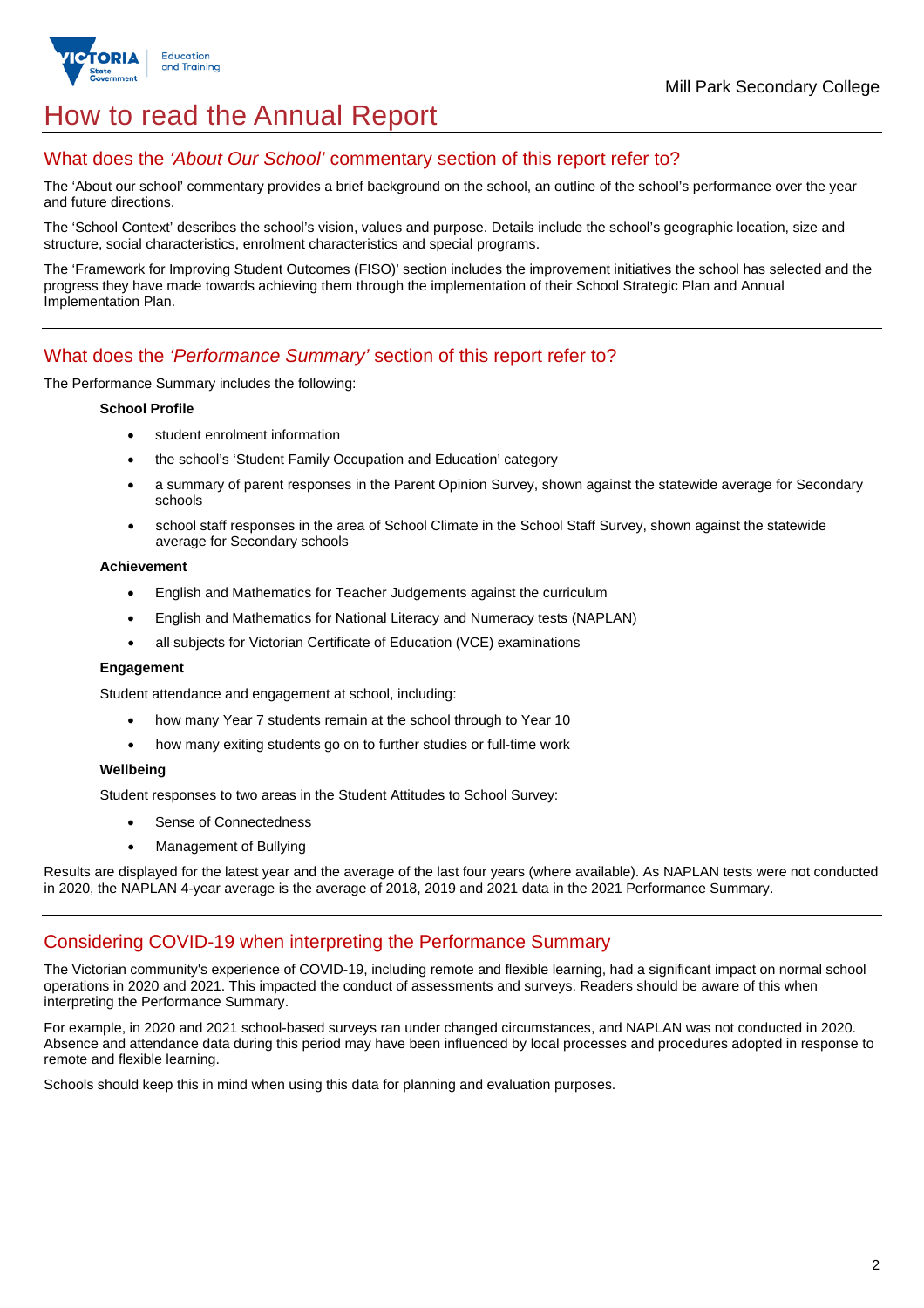

## How to read the Annual Report (continued)

#### What do *'Similar Schools'* refer to?

Similar Schools are a group of Victorian government schools with similar characteristics to the school.

This grouping of schools has been created by comparing each school's socio-economic background of students, the number of non-English speaking students and the school's size and location.

### What does *'NDP'* or '*NDA*' mean?

'NDP' refers to no data being published for privacy reasons or where there are insufficient underlying data. For example, very low numbers of participants or characteristics that may lead to identification will result in an 'NDP' label.

'NDA' refers to no data being available. Some schools have no data for particular measures due to low enrolments. There may be no students enrolled in some year levels, so school comparisons are not possible.

Note that new schools only have the latest year of data and no comparative data from previous years. The Department also recognises unique circumstances in Specialist, Select Entry, English Language, Community Schools and schools that changed school type recently, where school-to-school comparisons are not appropriate.

## What is the *'Victorian Curriculum'*?

The Victorian Curriculum F–10 sets out what every student should learn during his or her first eleven years of schooling. The curriculum is the common set of knowledge and skills required by students for life-long learning, social development and active and informed citizenship.

The Victorian Curriculum is assessed through teacher judgements of student achievement based on classroom learning.

The curriculum has been developed to ensure that school subjects and their achievement standards enable continuous learning for all students, including students with disabilities.

The 'Towards Foundation Level Victorian Curriculum' is integrated directly into the curriculum and is referred to as 'Levels A to D'.

'Levels A to D' may be used for students with disabilities or students who may have additional learning needs. These levels are not associated with any set age or year level that links chronological age to cognitive progress (i.e., there is no age expected standard of achievement for 'Levels A to D').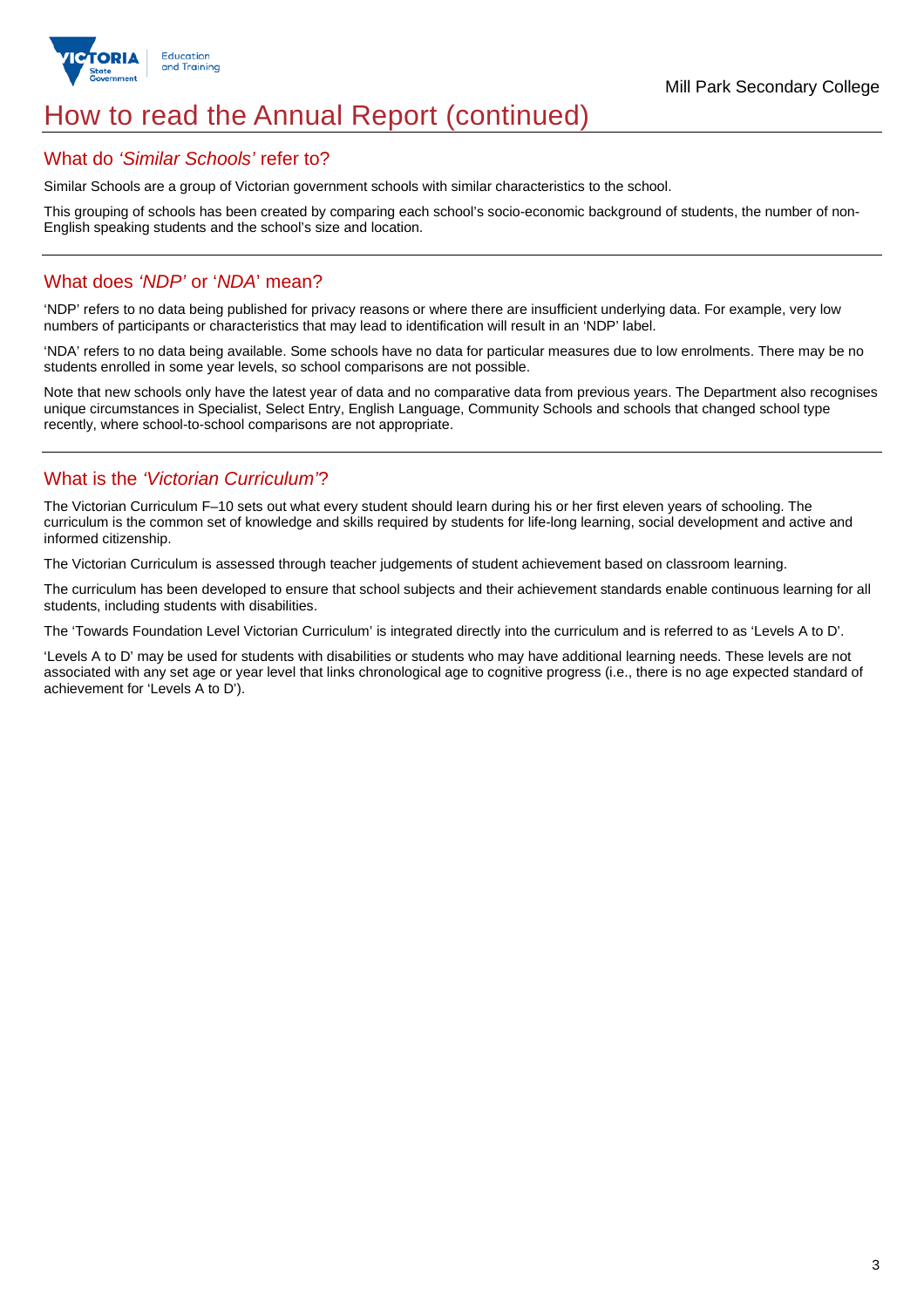

## **About Our School**

## School context

#### SCHOOL VISION

Mill Park Secondary College works in partnership with students, families and other community stakeholders to maximise learning growth, as well as social and emotional growth. Achievement and student learning growth are supported through high impact teaching practice, meeting students at their point of need and by building positive relationships.

### SCHOOL VALUES

Mill Park Secondary College operates on a set of four agreed values: Achievement, Respect, Responsibility and Enjoyment. These values are the basis on which our staff, students, parents and our community work together. Collectively, the values provide a framework that underpins all communication, decision making and stakeholder priorities.

Achievement

We value achievement. Students and staff work collaboratively to improve learning growth and to strive for their own personal best in the pursuit of excellence. We have high expectations, create rigorous learning goals and celebrate success.

Respect

We value and celebrate the diversity of our community and build positive and respectful relationships to support social and emotional growth. Unconditional positive regard is shown to all members of the community. Student agency is considered essential in respecting students as active partners in the success of the school. Responsibility:

We value responsibility. Students, staff, parents and community members are accountable for their own actions. They resolve conflicts in peaceful ways, contribute to our school and society and take care of the environment. We take responsibility for making decisions and setting priorities that support achievement and growth. We work together to help all community members through capacity building.

Enjoyment

We value enjoyment. We foster enjoyment through engaging and effective teaching and learning that promotes curiosity. We provide a broad range of co-curricular opportunities that enhance college-wide connectedness and wellbeing.

#### School Context

Mill Park Secondary College is a co–educational school operating across two campuses: the Years 7–9 Middle Years Campus in Mill Park, and the Senior Campus in Epping for Years 10–12. The College provides an approved curriculum framework 7–12 offering the Victorian Curriculum, VCE, VCAL and VET. The College also offers an accredited Select Entry Accelerated Learning (SEAL) program, a STEM program, as well as acceleration and enrichment classes. The challenge remains to translate the provision of these programs into sustainable improvements in academic performance results.

At the close of 2021 the school had an enrolment of 1346 students.

One in four students at the school are born outside Australia. Many of these students make up the 40 that are in the EAL program. Together with the diversity of Australian-born students, there is great cultural richness, with students having origins in over 60 countries and more than a third of students having a language background other than English.

Enrolments include a significant number of refugees, and 26 Koorie and Torres Strait Islander students. In 2021 the school's program for International Students decreased in its enrolment from approximately 55 students to 30. This is due to the travel bans associated with covid-19 and it is likely that this trend will continue in 2022. The school remains focused on ensuring that its offering to overseas students is as best as it can possibly be and we look forward to welcoming new students back into the school when restrictions have eased. The challenge remains to continue to understand and celebrate this cultural, religious and linguistic diversity of the school in a way that best positions the school to engage with the community, target communications with families and build student agency.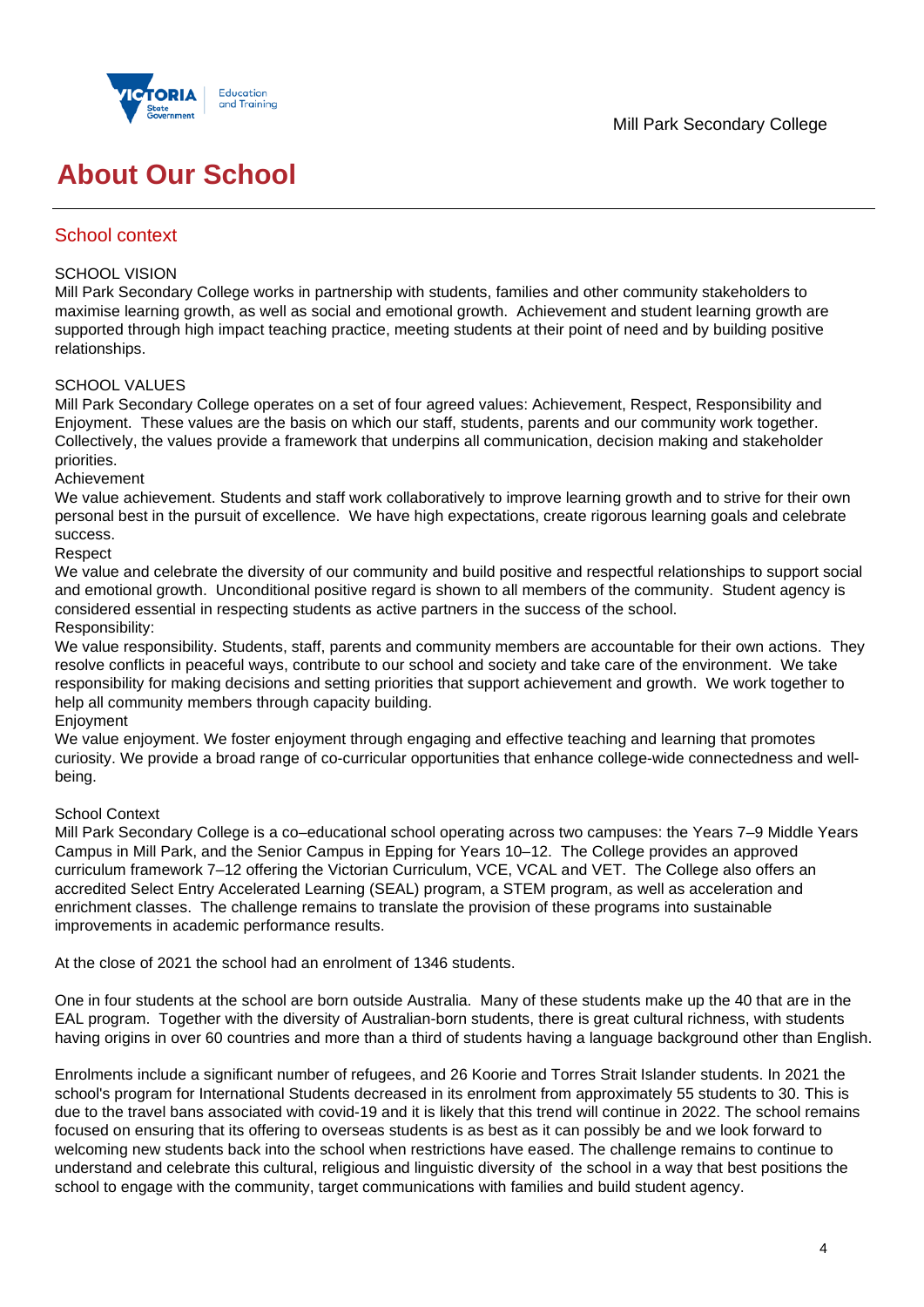

**Workforce** 

In 2021 the school staff was comprised of 133.3 effective full time equivalent staff members. This included the equivalent of 98 Classroom Teacher, 5 Tutors and 30 Education Support Staff.

## Framework for Improving Student Outcomes (FISO)

Mill Park Secondary College began 2021 with a number of Key Improvement Strategies directly related to the Framework for Improving Student Outcomes (FISO).

In particular there was a focus on Building Practice Excellence though continuing to support the development of staff capacity in data literacy. While it was difficult to maintain momentum with some of this work due to the impact of covid, there were a number of steps forward taken in this direction. This included professional learning and support for staff and significantly, the school was able to employ a Learning Specialist for the College wide role of Data Leader - Numeracy. This staff member joins our Data Leader in the area of Literacy and helps form a team of staff who are able to focus on supporting this agenda for improvement within the school going forwards.

As well as this there was also a planned focus on strengthening of community engagement with the college through the Building Communities dimension of FISO. Again this was challenging to do due to the constraints created by covid however the work continued at a school level across the year and this will continue to inform our upcoming School Review and our new School Strategic Plan.

At the mid-year point the school shifted it's focus to concentrate solely on the three 'Priority Goals' which were set out by the Department. This was an appropriate course of action as the significant restrictions which were in place across the course of Term 2, 3 and 4 meant that many planned actions which went beyond these core goals could no longer take place.

In the Learning, Catch-up and Extension priority, we were able to prioritise time and resources to ensure that students were well supported through the Tutor Learning Initiative. Mill Park Secondary College were able to employ a mix of Tutors in the areas of both Literacy, Numeracy, and also to support student engagement where these areas had slipped as a result of the impact of remote learning in 2020. Tutoring support, including providing extension support to students, was provided through a mix of in class and small group support. This meant that a wider group of students were able to benefit from this resource. There were challenges associated with delivering this resource during extended periods of remote learning during 2021, however, we are pleased that the team was able to find effective ways to do this using both Zoom and Google Classroom.

In the Happy, Active and Healthy Kids priority a planned focus on whole staff professional learning in the Berry Street Education Model strategies was difficult to implement due to the impact of covid. Due to its engagement with the Berry Street Model over a number of years the strategies did form a central focus for how to successfully bring students back to school after extended periods of lockdown and remote learning during Terms 3 and 4. This lead to an adjusted timetable at the MY Campus when students returned in Term 4 to allow the school's Student Engagement Model to take priority. This continues to form a central pillar of the school's approach to supporting student engagement going forwards into 2022.

In the Connected Schools priority the planned focus on developing a stronger home school partnership, while impacted by covid, was able to continue as mentioned above. As the school moves into a year of review in 2022, this will continue to be a important area of priority for the College and will form a key part of our work under the Support and Resources element of FISO 2.0

## Achievement

In 2021 there was a significant focus on providing catch-up and support for students through the Tutor Learning Initiative. This additional resource was provided at the same time however, as covid continued to have an impact on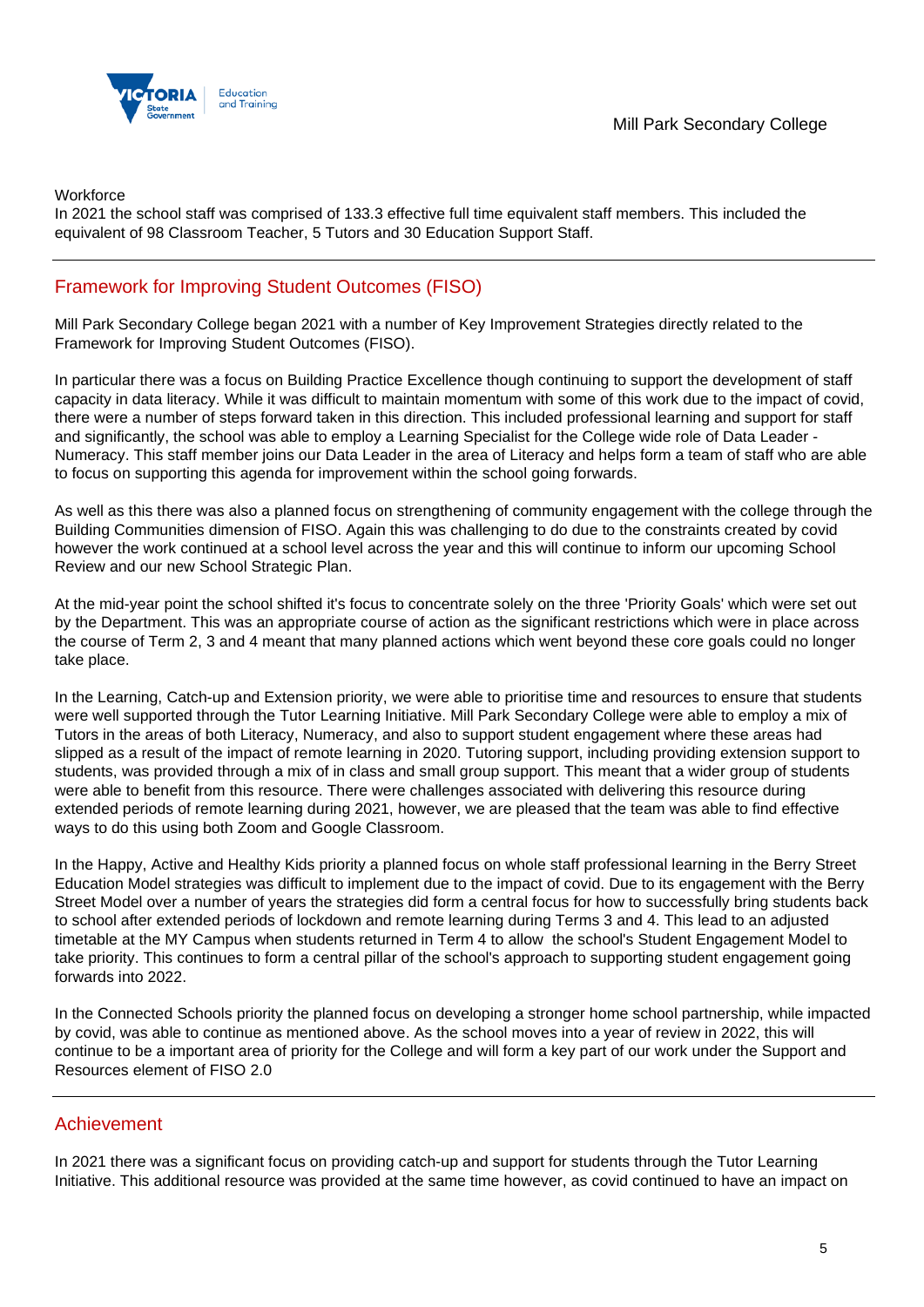

learning for some students. Amongst this background there are a number of observations to note about student achievement in 2021:

Student achievement as measured by NAPLAN in Reading continues to be positive in the areas of both attainment and also benchmark growth and this trend is strengthening over time. The proportion of students who have shown medium or high learning growth Years 7 - 9 is above 75%. This is a positive result and the number of our students achieving high gain in this area is above average for both the state and for similar schools.

Student attainment and learning gain is of greater concern in the area of Numeracy, however, and this appears to continue a pattern seen in previous years. We see lower number of students achieving both medium and high learning gain, and lower overall attainment than both similar schools and the state in this area. As mentioned above the school was able to appoint a Learning Specialist in the area of Numeracy during Term 3, 2021 and this will be an area of focus in our work and also for the School Review in 2022.

At the Senior level, the completion rate of both VCE and VCAL level was high in 2021. These remain at or above the state mean. Student attainment in VCE as measured by the mean study score remained below the state average at 24.7 and this is a consistent figure across the past four years. While not listed in the Annual Report, the student Attitude to School Survey data shows a mixed picture in terms of students' connectedness to school. It varies significantly with most year levels reporting results that are at or above the state mean. The Year 12 results for this indicator in 2021 were significantly lower than the state and school average. The class of 2021 have experienced significant disruption to their schooling during their final two years (2020 - 2021) due to the impact of covid, and it is certainly possible that this impact has extended to students' final results in their VCE.

While these comments reflect the average / typical performance at VCE level, there continued to be a number of strong performances from students at the College and concrete steps were taken in 2021 to consolidate and develop a culture of high expectations and support for students in their senior secondary studies. This includes clear expectations around attendance during study / non-teaching periods, the introduction of a complete trial examination period during the September break and notably, the introduction of a Headstart program with (2022) Year 12 students completing two full weeks of timetabled classes with their scheduled teachers ahead of the January break. Student achievement at VCE level will form a clear area of focus during the school's period of review in 2022.

## **Engagement**

As mentioned above the school has a made a significant commitment to the Berry Street Education Model (BSEM) during past years. The Berry Street strategies are incorporated into teachers' classroom practice and in particular in 2021, were a central focus for how to successfully bring students back to school after extended periods of lockdown and remote learning during Terms 3 and 4. This led to an adjusted timetable at the MY Campus when students returned in Term 4 to allow the school's Student Engagement Model to take priority.

Extended periods of remote learning have had a significant impact on student attendance data across all year levels especially at Years 8, 9 and to a lesser extent Year 10 during 2021. Outside of this, the school also reports slightly higher numbers of days absent than the state and similar schools when looked at on a four year average. The school has a number of structures in place to reduce student absences including staff with attendance roles / responsibilities, and a tiered / progressive approach to escalating support for students and families. The school is looking to continue this, but also to employ updates to the Sentral platform such as the parent app to promote a stronger home / school partnership, better communication and to promote better student attendance rates.

Student retention continues to be strong and the level of performance in this area for Years 7 - 10 remains above the state average. The percentage of of students exiting to further training or employment also remains positive and is at or above the state average. The level of support provided to students through an expanded careers team in 2021 is significant and ensures that students are supported to make positive decisions about transitions to training and employment and importantly, that they are followed up closely to ensure that outcomes are successful.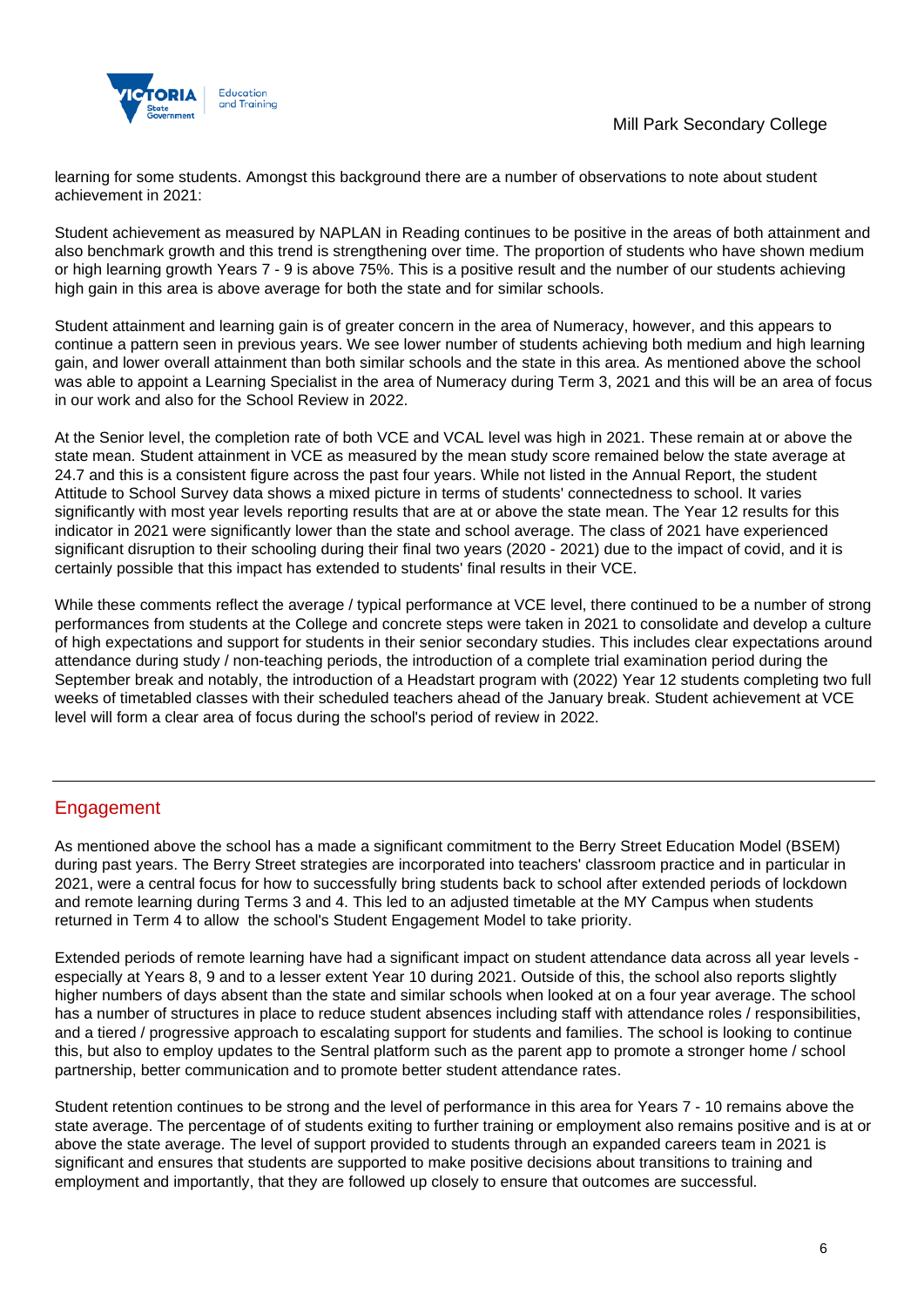

## **Wellbeing**

Student wellbeing continues to be a priority for the College. 2021 saw an expanded wellbeing team with the employment of a Mental Health Practitioner at both the Senior and Middle Years sites. This is a significant additional resource for the school and has allowed us to provide more targeted support for a wider range of students. During 2021 the work of the Wellbeing Team was primarily reactive, and involved supporting the acute wellbeing needs of students and families as a result of the impact of lockdowns and remote learning during 2020 and 2021. The Wellbeing Team also provided coaching support to staff to assist in developing their capacity to identify issues associated with mental health and wellbeing, and assist students to manage them and seek support as appropriate.

Across the College there was a strong focus on monitoring student attendance as a primary wellbeing indicator during periods of remote learning. As well as targeted one-to-one support, the school was able to provide supervised, on-site learning to a significant number of students who were identified as 'at risk' or vulnerable during the period of remote learning from the beginning of Term 3 to mid Term 4. This was new for the College and required focused and ongoing efforts from a range of staff including Wellbeing Team members, Year Level Coordinators and the Principal team.

As mentioned in an earlier section of this report, the school had a number of targets in its School Strategic Plan around deepening its engagement with the Berry Street Education model and its associated strategies. The challenges associated with 2021 meant that many of these actions which involved building staff capacity were difficult to implement. Significant work in this area is underway for 2022 and it will continue to be a major focus for the school. There are a number additional of pro-active and preventative programs which were either in train or planned for 2021 which were not able to occur for our staff and students as a result of covid. These include programs such as supporting students with issues associated with mental health as well as awareness and prevention of suicide. The development of preventative supports for our students in the area of mental health will continue to be a priority in 2022 and beyond.

Supporting staff wellbeing was, and continues to be a key area of focus for the College in 2021 and beyond. Like many workplaces, the challenges of providing remote learning for our students, whilst in lockdown placed a significant strain on many staff. Returning to on-site learning in an environment when there was significant transmission was also challenging and placed a large amount of pressure on staff across the College. The Department of Education and Training placed a significant priority on supporting staff health and wellbeing and this was a key area of focus for the Leadership team at the College. A number of concrete actions were taken to streamline staff workload, provide mechanisms for 1:1 support and to assist staff to stay focused on their primary roles, without losing sight of the improvement agenda of the school. Consultation and opportunities for feedback were increased and and as a staff we were able to work together and complete the year in a positive way - providing the best possible support for our students. Whilst we have returned to face to face leaning and are in a new state of 'covid-normal', a strong focus on staff wellbeing will continue to be a necessity, and a priority for the College.

## Finance performance and position

The financial summary for Mill Park Secondary College year ended 2021 concluded with an overall operating surplus of \$407,817. Surplus funds will be used to support the achievement of educational outcomes and operational needs of the school, consistent with Department Policies, School Council approvals and the intent/purposes for which funding was provided or raised.

During 2021, the College received \$207,128 in fees for the Overseas Students Program. DET Planned Maintenance Program balance from 2020 a total of \$20,000 was allocated to Mill Park Secondary College for roof repairs at both sites. Mill Park Secondary College was also successful in receiving funding for the Advance Program \$5222, this program supports young people to stay engaged in education through participation with community organisations on projects that benefit the local community. A total of \$13,600 was received for Extracurricular Boost Funding to implement extra curricular activities for students outside of class time – funds will be rolled over into 2022.

The College claimed \$20,289 in Targeted Funding for the following initiatives –

• Harvard Data Wise Spring Co-contribution Support reimbursement for Professional Development \$14,187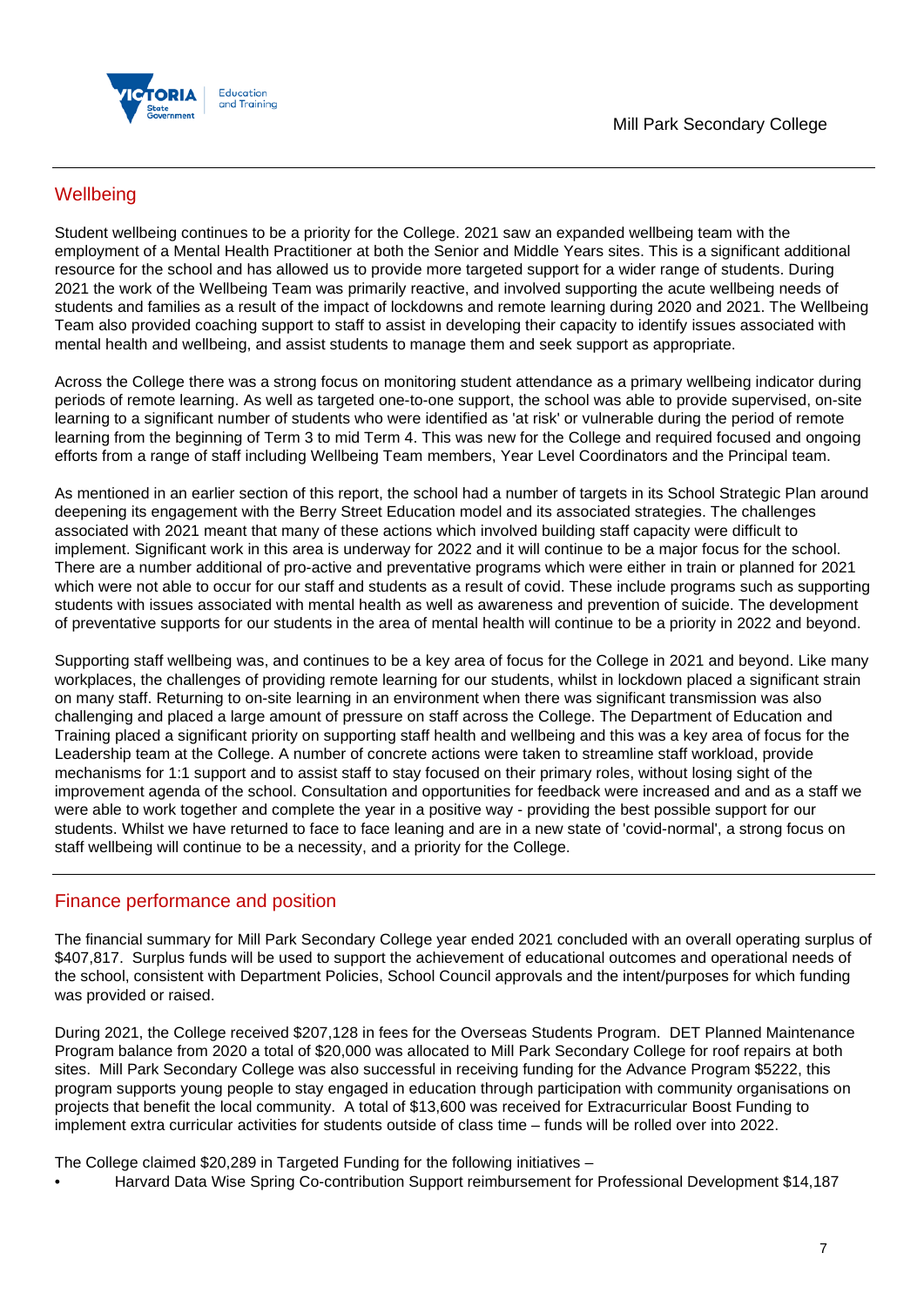

• VET Catch Up Funding to help Year 11 and 12 students complete their VET studies in 2020 – covers expenditure related to VET training provision \$6,101.50

Mill Park Secondary College was successful in its application for a grant of \$50,000 to install shade sails at both campuses.

School Council approved a number of projects across the College in 2021 and have authorised a commitment of \$959,557 - \$1,200,000 additional funds be available to support increased seating in the Performing Arts Centre Project. CCTV camera upgrades at both Middle Years and Senior Campuses was approved, a total cost of \$28,978. Staff computers were upgraded, as the existing computers were in excess of 8 years old, amounting to \$36,685. Mill Park Secondary College School Council also approved \$15,850 to erect a bike shelter at Senior Campus funded by parent voluntary contributions to grounds maintenance.

The College continues to fund the BYOD (Bring Your Own Device) Program, which was implemented in 2015 with a positive response. To support student access when their devices are either at home or in repair, the school purchased 20 laptop computers at a cost of \$13,134 to ensure that there are loan devices available at both campuses. It is expected that this will continue each year on a rolling basis to ensure our students do not face barriers to engaging in their learning on any given day.

• Equity funding at the College in 2021 was to achieve a number of strategic ends:

• To run an enhanced coaching program for staff to support the development of their capacity across several areas including Literacy and Numeracy.

• To allocate extra coordination and support time to Year Level Teams to ensure that staff in positions of responsibility can focus on tracking and supporting the wellbeing of their students.

• To run the widest possible range of Senior Programs to provide opportunities for our students to undertake studies at VET / VCE level where, without additional funding, these classes would not be viable.

Expenditure in 'property services' was undertaken for general maintenance, building works, and annual services. There has been a focus on installing outdoor seating around the grounds of the senior campus, creating inviting spaces for students. There has been various upgrades and maintenance carried out during the year across the College - new carpet in the Administration area at MYC, security lights replaced, drainage and floor lifting issue in MYC gymnasium have been completed. A lot of work has been carried out installing and repairing concrete paths across the College, locking mechanisms have been fitted on all windows at Snr Campus, Multi-Purpose room walls and floor have been painted and the toilet refurbishment has been completed and the upgraded toilets are now operational at MYC.

A considerable portion of our budget continues to be expended on furniture and equipment, heating and cooling to provide students with access to the latest learning tools and inviting learning spaces.

The Bank Accounts were managed effectively, interest earned, commission, and other locally raised funds were used to supplement the overall budget. The College will continue to allocate funding for our Strategic Goals and Priorities, while continually working to provide a productive learning environment for all students.

> **For more detailed information regarding our school please visit our website at [https://www.millparksc.vic.edu.au](https://www.millparksc.vic.edu.au/)**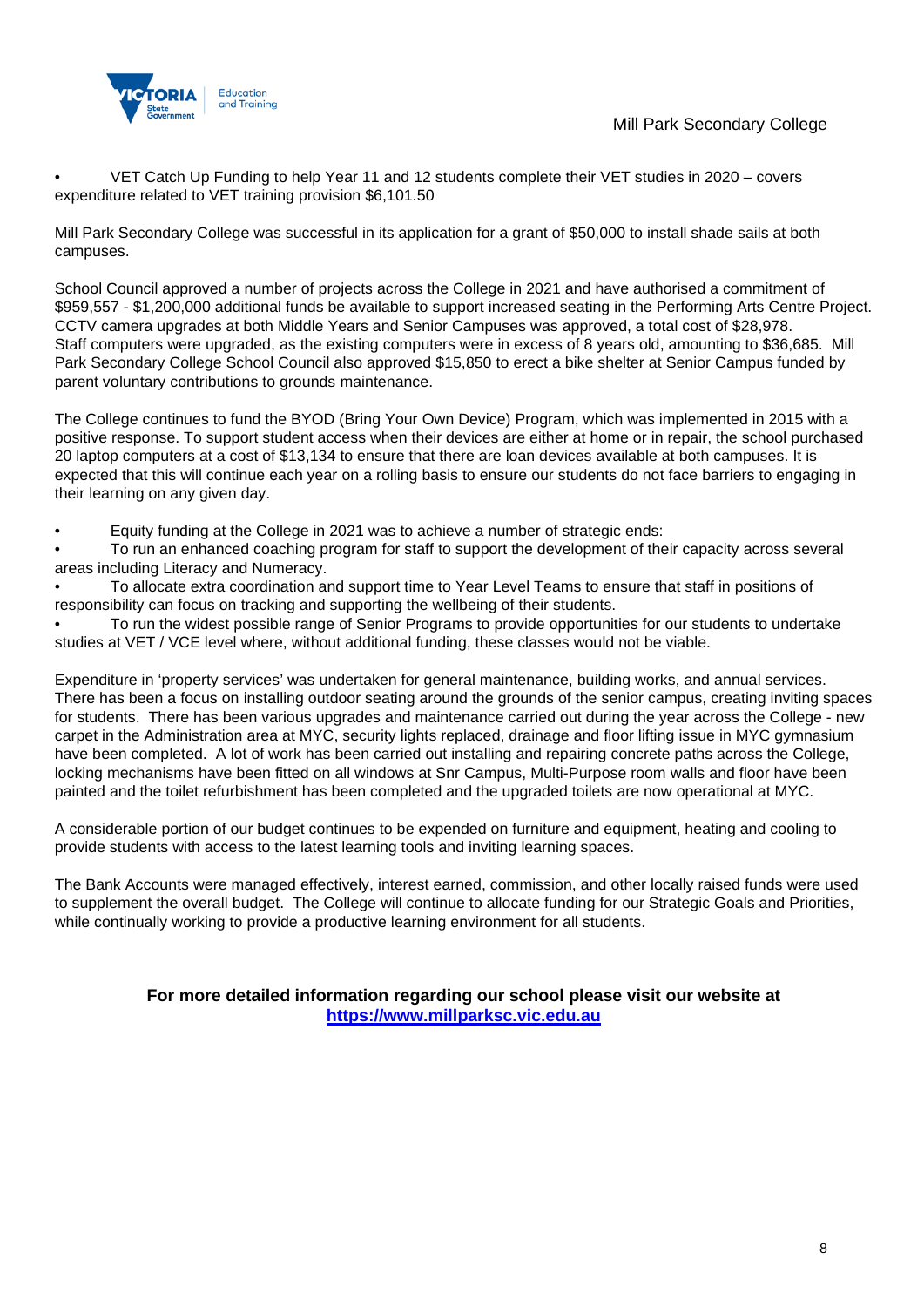

# **Performance Summary**

The Performance Summary for government schools provides an overview of how this school is contributing to the objectives of the Education State and how it compares to other Victorian government schools.

All schools work in partnership with their school community to improve outcomes for children and young people. Sharing this information with parents and the wider school community helps to support community engagement in student learning, a key priority of the Framework for Improving Student Outcomes.

Refer to the 'How to read the Annual Report' section for help on how to interpret this report.

## SCHOOL PROFILE

#### **Enrolment Profile**

A total of 1346 students were enrolled at this school in 2021, 662 female and 684 male.

35 percent of students had English as an additional language and 2 percent were Aboriginal or Torres Strait Islander.

#### **Overall Socio-Economic Profile**

The overall school's socio-economic profile is based on the school's Student Family Occupation and Education index (SFOE).

SFOE is a measure of socio-educational disadvantage of a school, based on educational and employment characteristics of the parents/carers of students enrolled at the school. Possible SFOE band values are: Low, Low-Medium, Medium and High. A 'Low' band represents a low level of socio-educational disadvantage, a 'High' band represents a high level of socio-educational disadvantage.

This school's SFOE band value is: Medium

#### **Parent Satisfaction Summary**

The percent endorsement by parents on their school satisfaction level, as reported in the annual Parent Opinion Survey.

Percent endorsement indicates the percent of positive responses (agree or strongly agree) from parents who responded to the survey.



#### **School Staff Survey**

The percent endorsement by staff on School Climate, as reported in the annual School Staff Survey.

Percent endorsement indicates the percent of positive responses (agree or strongly agree) from staff who responded to the survey. Data is suppressed for schools with three or less respondents to the survey for confidentiality reasons.

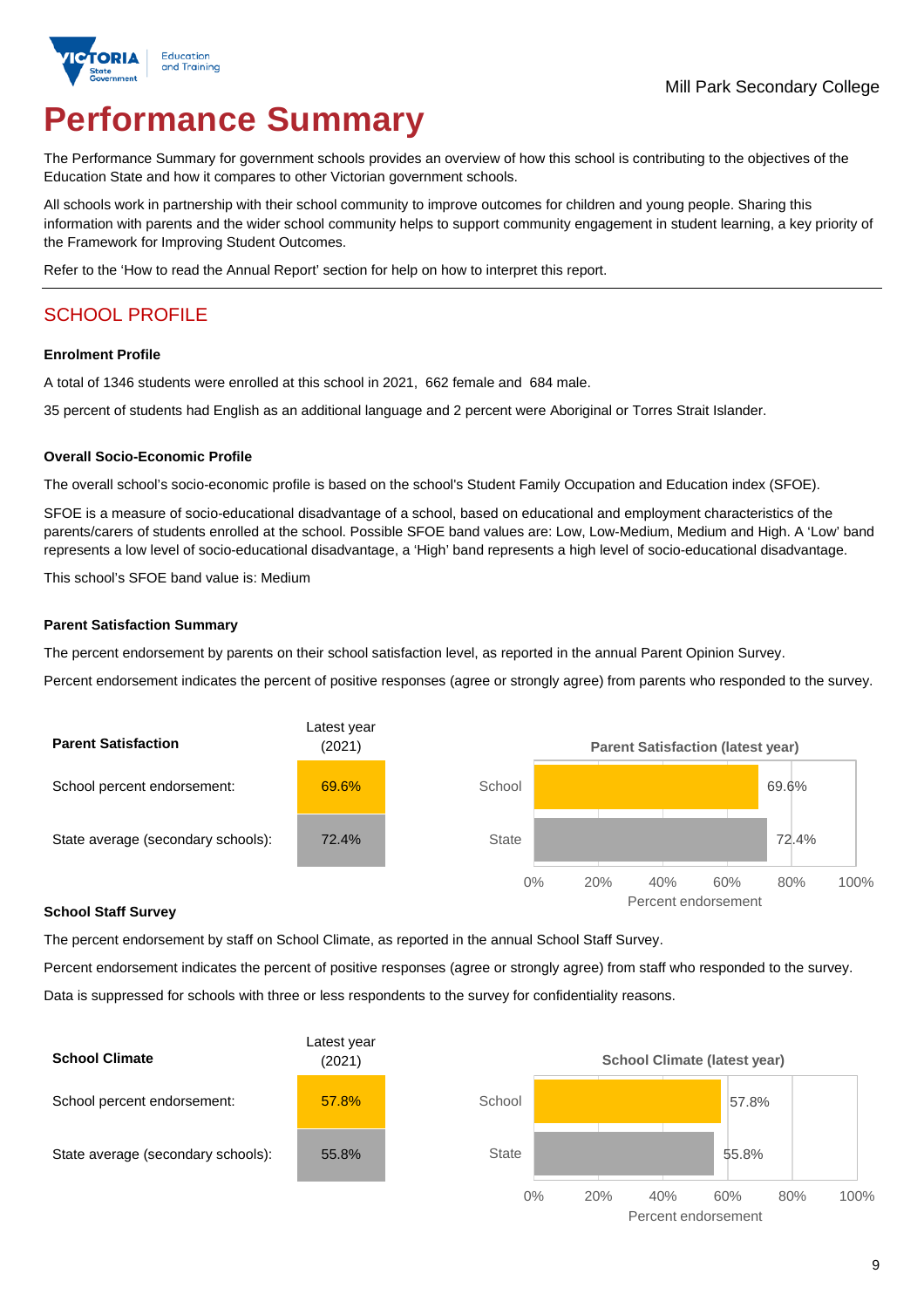

## ACHIEVEMENT

*Key: 'Similar Schools' are a group of Victorian government schools that are like this school, taking into account the*  school's socioeconomic background of students, the number of non-English speaking students and the size and *location of the school.*

#### **Teacher Judgement of student achievement**

Percentage of students working at or above age expected standards in English and Mathematics.



| <b>Mathematics</b><br>Years 7 to 10                               | Latest year<br>(2021) |  |
|-------------------------------------------------------------------|-----------------------|--|
| School percent of students at or above age<br>expected standards: | 30.7%                 |  |
| Similar Schools average:                                          | 58.9%                 |  |
| State average:                                                    | 65.3%                 |  |

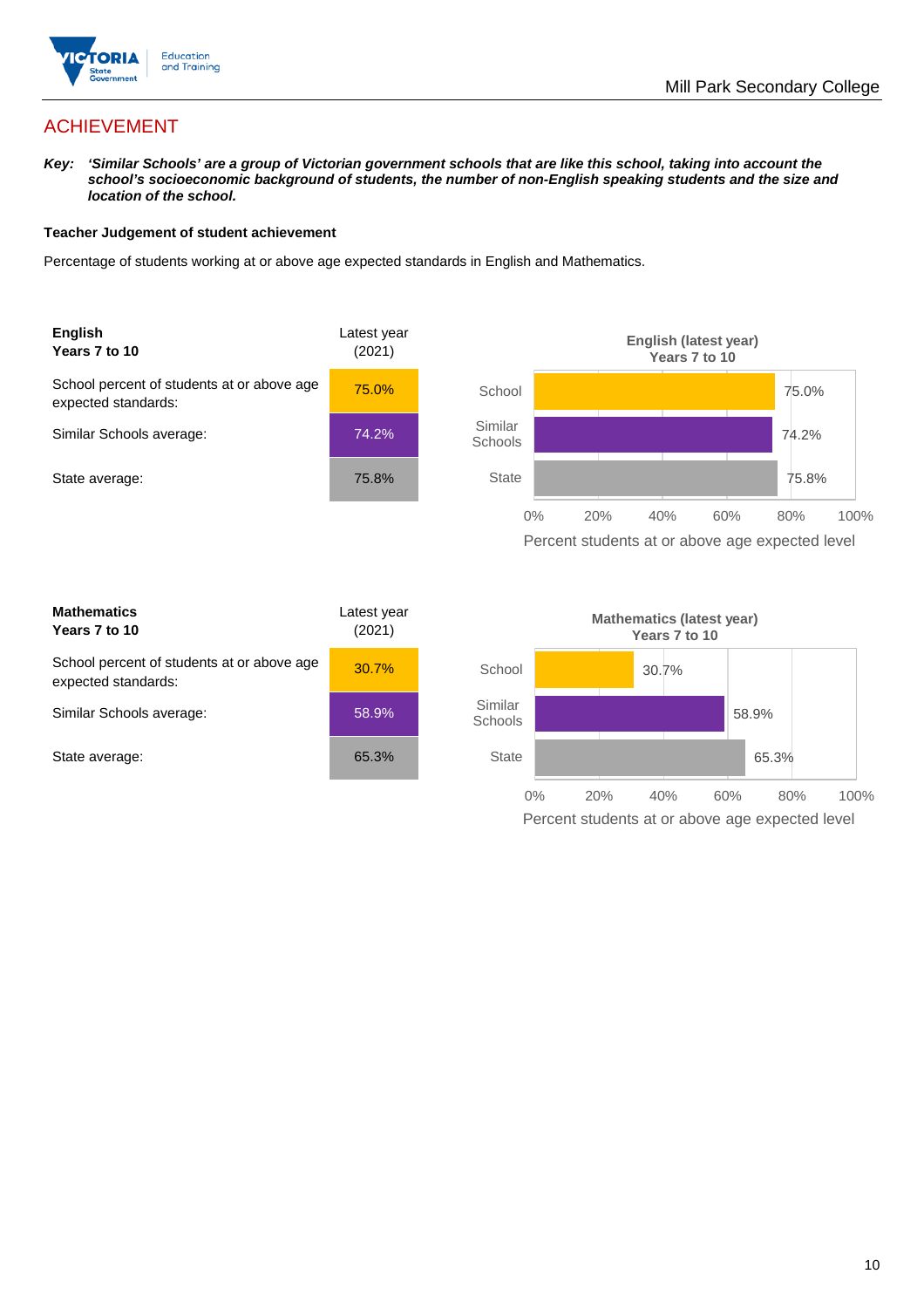

## ACHIEVEMENT (continued)

*Key: 'Similar Schools' are a group of Victorian government schools that are like this school, taking into account the school's socioeconomic background of students, the number of non-English speaking students and the size and location of the school.*

#### **NAPLAN**

Percentage of students in the top three bands of testing in NAPLAN.

Note: NAPLAN tests were not conducted in 2020, hence the 4-year average is the average of 2018, 2019 and 2021 data.

| Reading<br>Year <sub>7</sub>                      | Latest year<br>(2021) | 4-year<br>average |                    | <b>NAPLAN Reading (latest year)</b>                  | Year 7            |       |      |
|---------------------------------------------------|-----------------------|-------------------|--------------------|------------------------------------------------------|-------------------|-------|------|
| School percent of students in<br>top three bands: | 62.7%                 | 58.9%             | School             |                                                      |                   | 62.7% |      |
| Similar Schools average:                          | 54.8%                 | 54.1%             | Similar<br>Schools |                                                      | 54.8%             |       |      |
| State average:                                    | 55.2%                 | 54.8%             | <b>State</b>       |                                                      | 55.2%             |       |      |
|                                                   |                       |                   | 0%                 | 20%<br>40%<br>Percent of students in top three bands | 60%               | 80%   | 100% |
| Reading<br>Year 9                                 | Latest year<br>(2021) | 4-year<br>average |                    | <b>NAPLAN Reading (latest year)</b>                  | Year 9            |       |      |
| School percent of students in<br>top three bands: | 41.1%                 | 43.3%             | School             |                                                      | 41.1%             |       |      |
| Similar Schools average:                          | 40.4%                 | 42.2%             | Similar<br>Schools |                                                      | 40.4%             |       |      |
| State average:                                    | 43.9%                 | 45.9%             | <b>State</b>       |                                                      | 43.9%             |       |      |
|                                                   |                       |                   | 0%                 | 20%<br>40%<br>Percent of students in top three bands | 60%               | 80%   | 100% |
| <b>Numeracy</b><br>Year <sub>7</sub>              | Latest year<br>(2021) | 4-year<br>average |                    | <b>NAPLAN Numeracy (latest year)</b>                 | Year <sub>7</sub> |       |      |
| School percent of students in<br>top three bands: | 65.7%                 | 55.9%             | School             |                                                      |                   | 65.7% |      |
| Similar Schools average:                          | 54.3%                 | 54.1%             | Similar<br>Schools |                                                      | 54.3%             |       |      |
| State average:                                    | 55.2%                 | 55.3%             | <b>State</b>       |                                                      | 55.2%             |       |      |
|                                                   |                       |                   | 0%                 | 20%<br>40%<br>Percent of students in top three bands | 60%               | 80%   | 100% |
| <b>Numeracy</b><br>Year 9                         | Latest year<br>(2021) | 4-year<br>average |                    | <b>NAPLAN Numeracy (latest year)</b>                 | Year 9            |       |      |
| School percent of students in<br>top three bands: | 37.2%                 | 40.9%             | School             |                                                      | 37.2%             |       |      |
| Similar Schools average:                          | 40.3%                 | 42.1%             | Similar<br>Schools |                                                      | 40.3%             |       |      |
| State average:                                    | 45.0%                 | 46.8%             | <b>State</b>       |                                                      | 45.0%             |       |      |
|                                                   |                       |                   | $0\%$              | 20%<br>40%                                           | 60%               | 80%   | 100% |

Percent of students in top three bands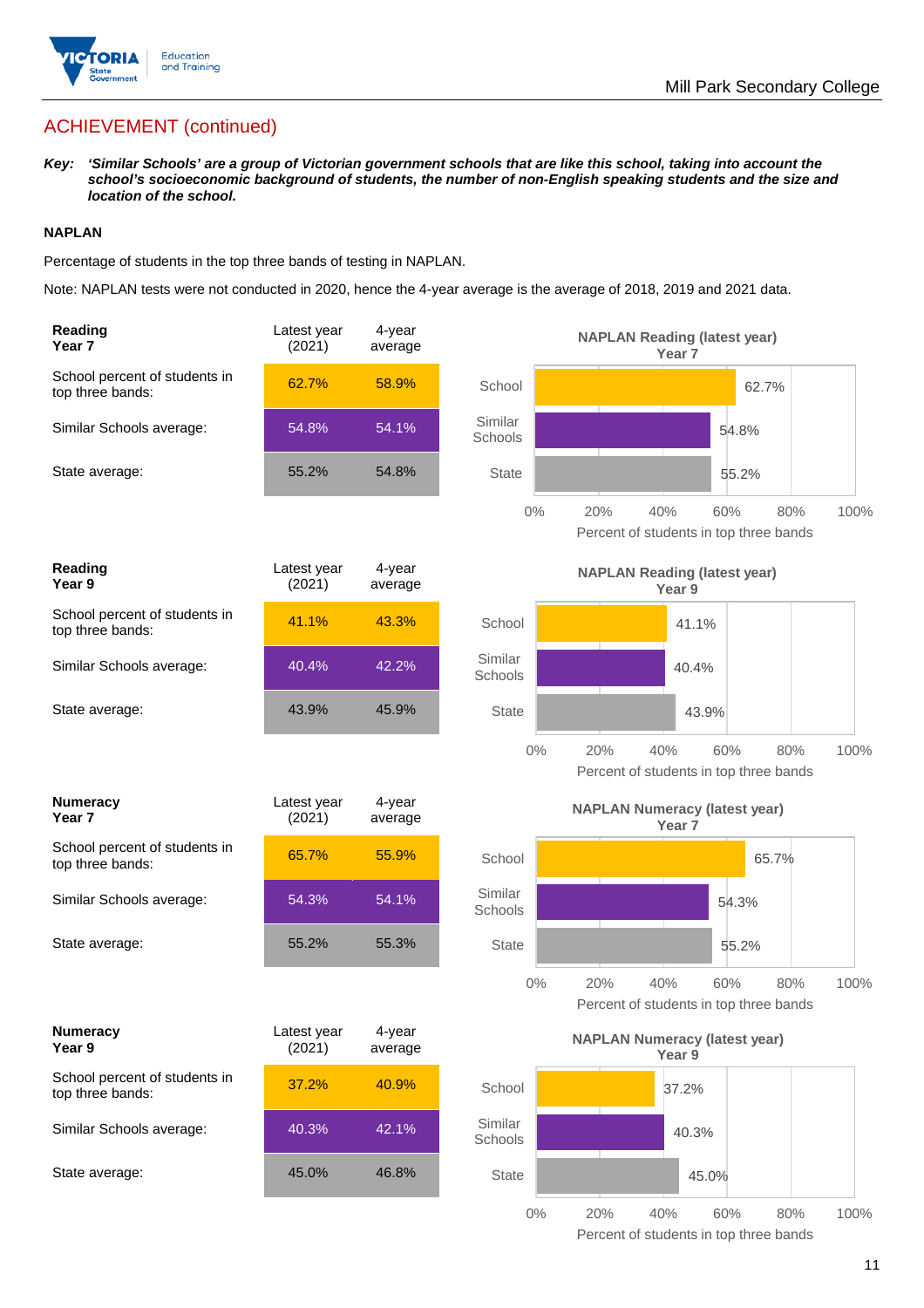

## ACHIEVEMENT (continued)

#### **NAPLAN Learning Gain**

NAPLAN learning gain is determined by comparing a student's current year result relative to the results of all 'similar' Victorian students (i.e., students in all sectors in the same year level who had the same score two years prior). If the current year result is in the top 25 percent, their gain level is categorised as 'High'; middle 50 percent is 'Medium'; bottom 25 percent is 'Low'.

#### **Learning Gain Year 5 (2019) to Year 7 (2021)**



**N** Low Gain **Medium Gain Example 1** 

#### **Learning Gain Year 7 (2019) to Year 9 (2021)**

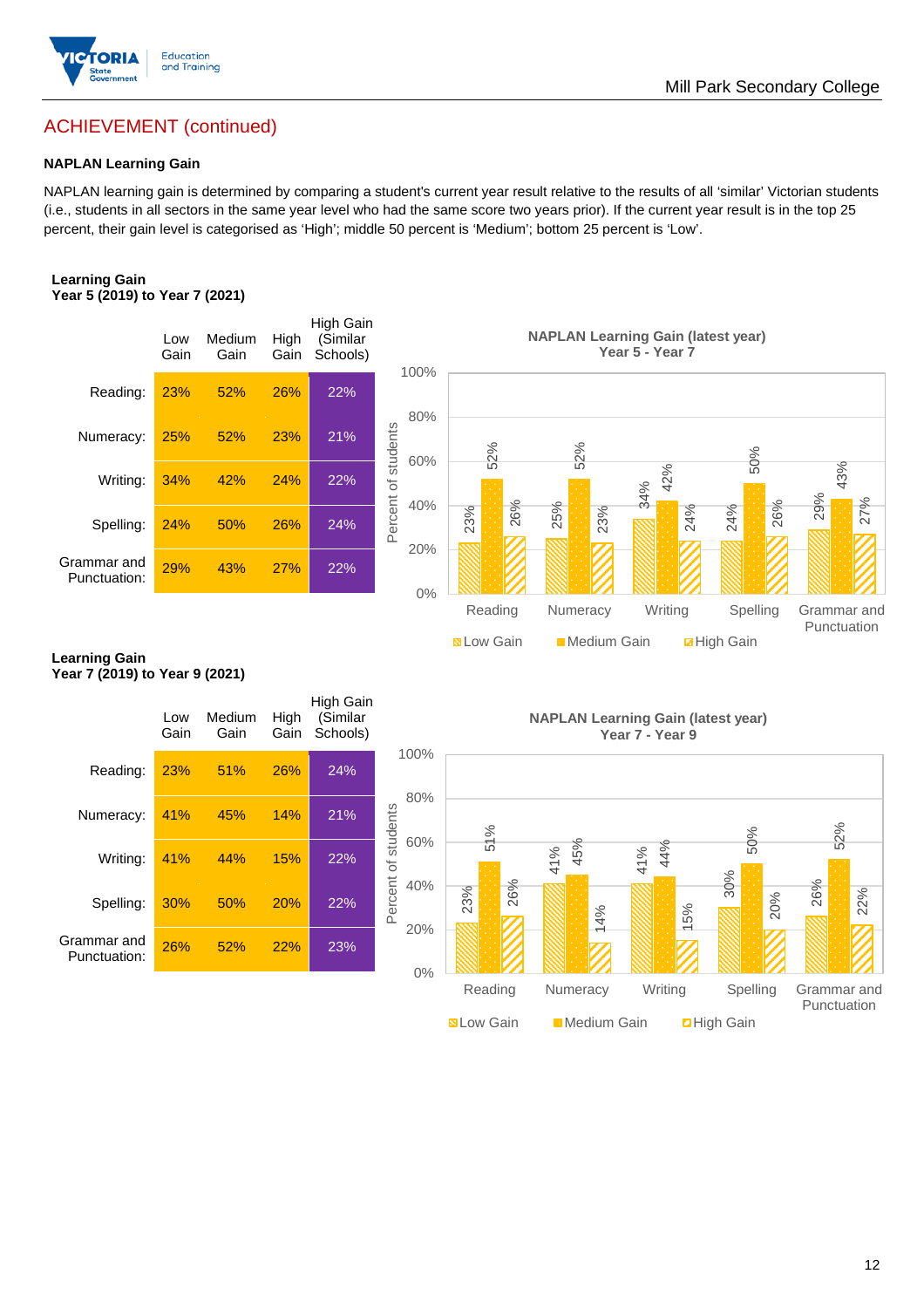

## ACHIEVEMENT (continued)

#### **Victorian Certificate of Education (VCE)**

Mean study score from all VCE subjects undertaken by students at this school. This includes all Unit 3 and 4 studies (including those completed in Year 11) and any VCE VET studies awarded a study score.

The maximum student study score is 50 and the state-wide mean (including government and non-government schools) is set at 30.



\* *Due to COVID-19, there may be some under-reporting of VET completed competencies from schools due to students still completing outstanding 2021 VET units in 2022.*

## ENGAGEMENT

*Key: 'Similar Schools' are a group of Victorian government schools that are like this school, taking into account the school's socioeconomic background of students, the number of non-English speaking students and the size and location of the school.*

#### **Average Number of Student Absence Days**

Absence from school can impact on students' learning. Common reasons for non-attendance include illness and extended family holidays. Absence and attendance data in 2020 and 2021 may have been influenced by local COVID-19.



Average number of absence days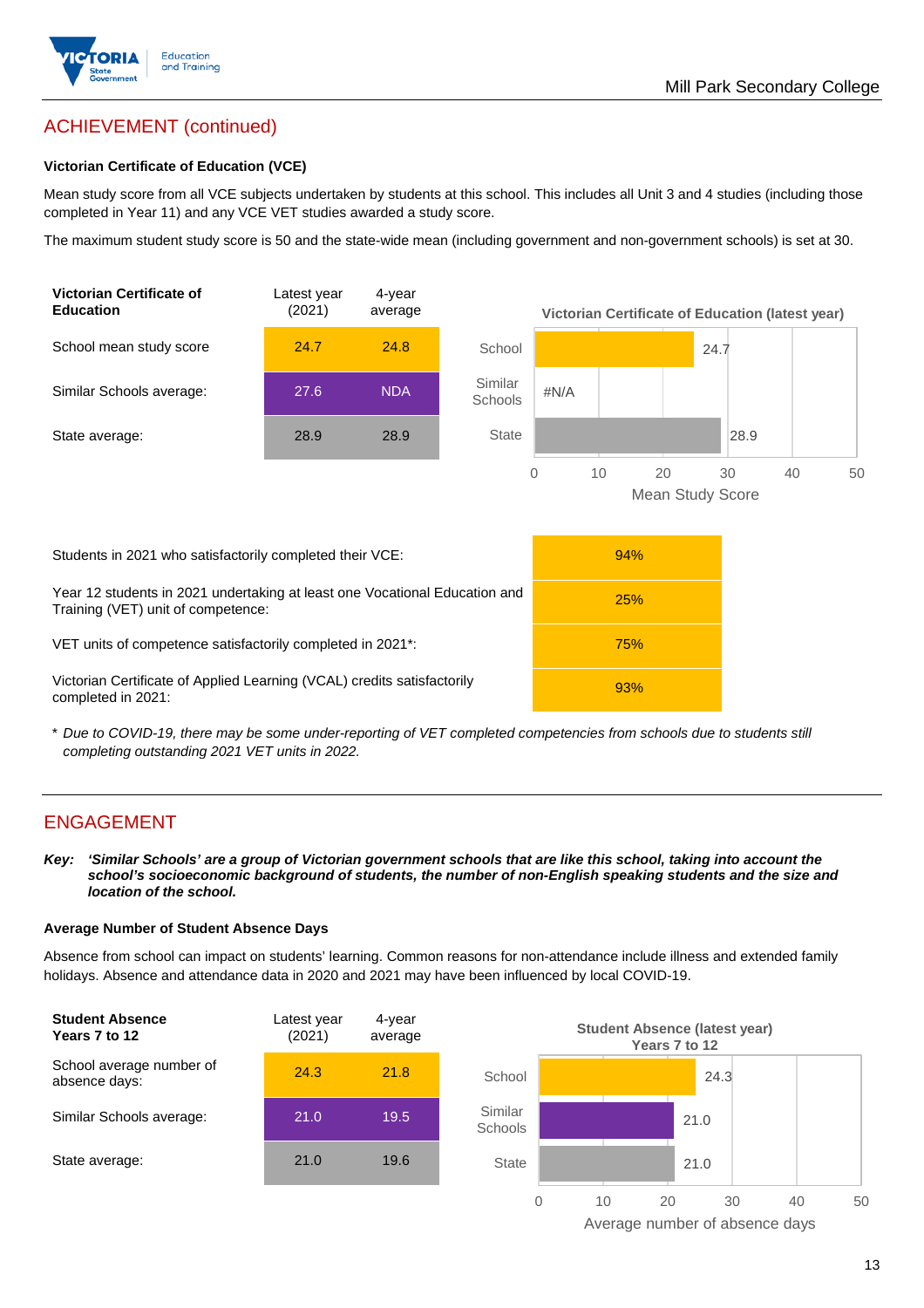

## ENGAGEMENT (continued)

#### **Attendance Rate (latest year)**

|                                             | Year 7 | Year 8 | Year 9 | Year 10 | Year 11 | Year 12 |
|---------------------------------------------|--------|--------|--------|---------|---------|---------|
| Attendance Rate by year level<br>$(2021)$ : | 88%    | 85%    | 84%    | 87%     | 90%     | 91%     |

#### **Student Retention**

Percentage of Year 7 students who remain at the school through to Year 10.



#### **Students exiting to further studies or full-time employment**

Percentage of students from Years 10 to 12 going on to further studies or full-time employment.

Note: This measure refers to data from the year when students exited the school. Data excludes destinations recorded as 'Unknown'.

| <b>Student Exits</b><br><b>Years 10 to 12</b>                             | ∟atest year<br>(2020) | 4-year<br>average |                           |     | Years 10 to 12 | <b>Student Exits (latest year)</b> |     |       |
|---------------------------------------------------------------------------|-----------------------|-------------------|---------------------------|-----|----------------|------------------------------------|-----|-------|
| School percent of students to further<br>studies or full-time employment: | 90.2%                 | 88.5%             | School                    |     |                |                                    |     | 90.2% |
| Similar Schools average:                                                  | 90.8%                 | 89.8%             | Similar<br><b>Schools</b> |     |                |                                    |     | 90.8% |
| State average:                                                            | 89.9%                 | 89.2%             | State                     |     |                |                                    |     | 89.9% |
|                                                                           |                       |                   | $0\%$                     | 20% | 40%            | 60%                                | 80% | 100%  |

Percent of students with positive destinations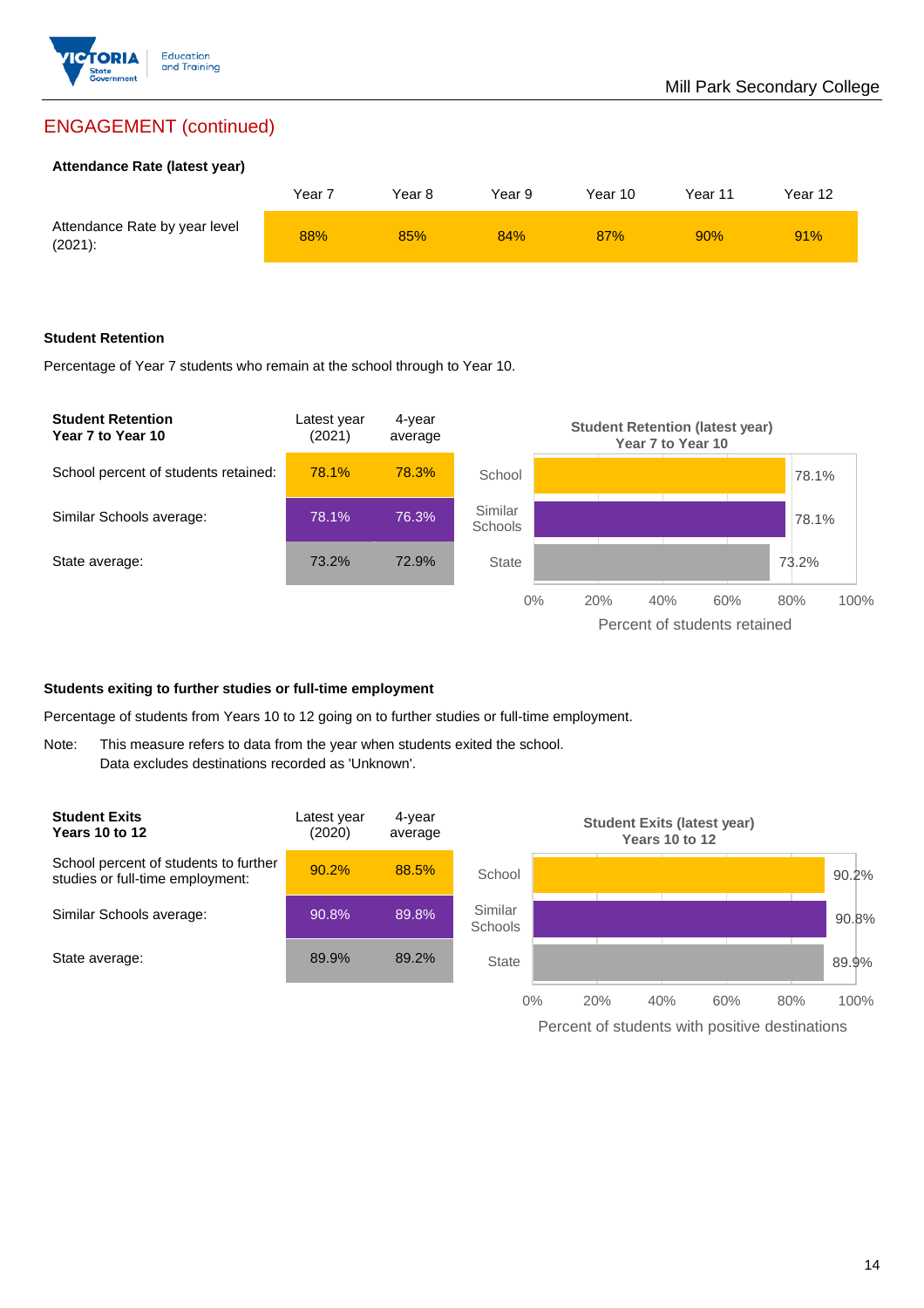

## **WELLBEING**

*Key: 'Similar Schools' are a group of Victorian government schools that are like this school, taking into account the*  school's socioeconomic background of students, the number of non-English speaking students and the size and *location of the school.*

#### **Student Attitudes to School – Sense of Connectedness**

The percent endorsement on Sense of Connectedness factor, as reported in the Attitudes to School Survey completed annually by Victorian government school students, indicates the percent of positive responses (agree or strongly agree).



*Due to lower participation rates, differences in the timing of the survey/length of survey period and the general impact of Covid19 across 2020 and 2021, data are often not comparable with previous years or within similar school groups. Care should be taken when interpreting these results.*



#### **Student Attitudes to School – Management of Bullying**

The percent endorsement on Management of Bullying factor, as reported in the Attitudes to School Survey completed annually by Victorian government school students, indicates the percent of positive responses (agree or strongly agree).

| <b>Management of Bullying</b><br>Years 7 to 12 | Latest year<br>(2021) | 4-year<br>average |  |
|------------------------------------------------|-----------------------|-------------------|--|
| School percent endorsement:                    | 48.5%                 | 50.8%             |  |
| Similar Schools average:                       | 52.5%                 | 56.5%             |  |
| State average:                                 | 53.3%                 | 56.8%             |  |

*Due to lower participation rates, differences in the timing of the survey/length of survey period and the general impact of Covid19 across 2020 and 2021, data are often not comparable with previous years or within similar school groups. Care should be taken when interpreting these results.*

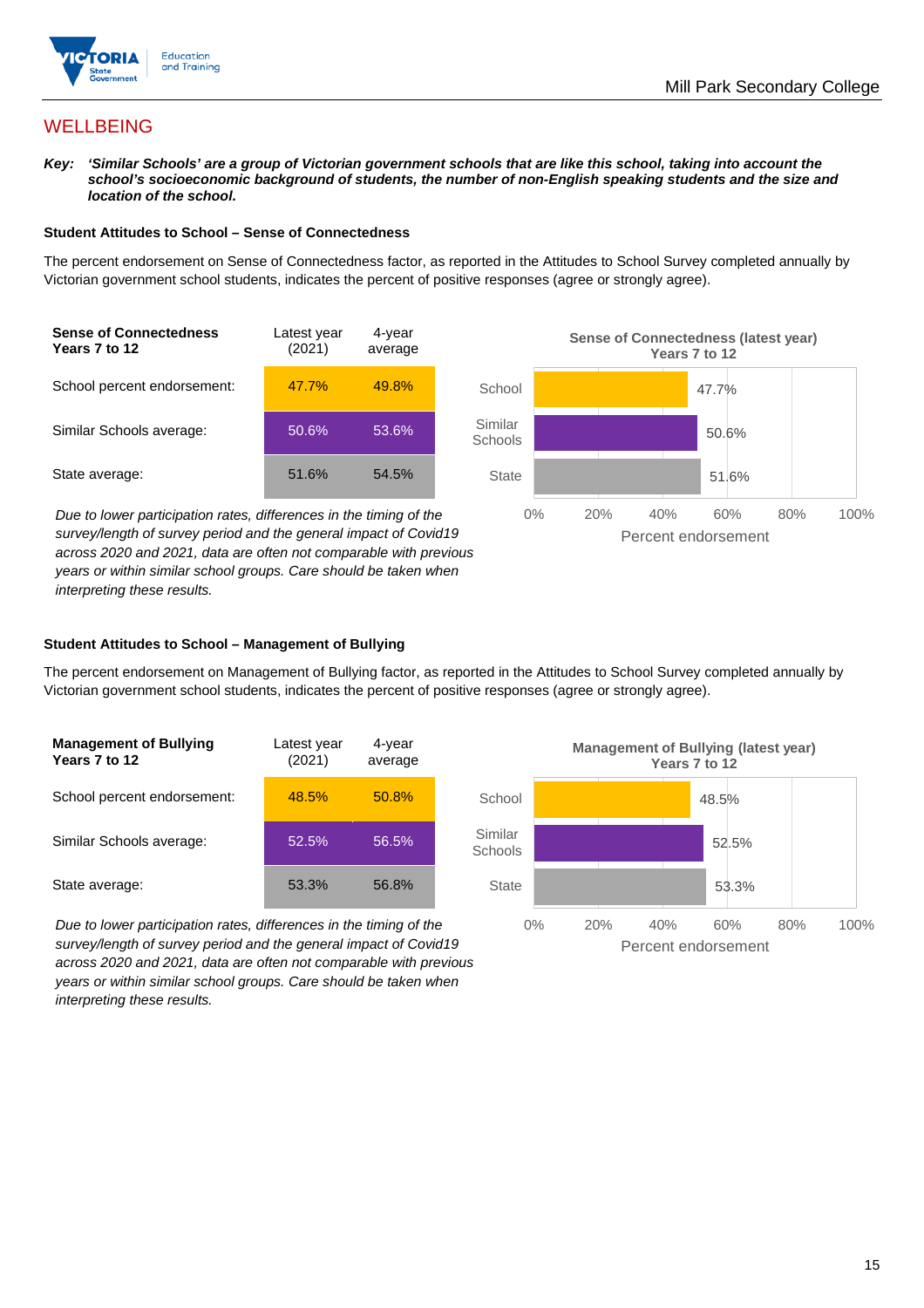

# **Financial Performance and Position**

FINANCIAL PERFORMANCE - OPERATING STATEMENT SUMMARY FOR THE YEAR ENDING 31 DECEMBER, 2021

| <b>Revenue</b>                  | <b>Actual</b> |
|---------------------------------|---------------|
| <b>Student Resource Package</b> | \$14,570,978  |
| Government Provided DET Grants  | \$2,086,066   |
| Government Grants Commonwealth  | \$7,745       |
| <b>Government Grants State</b>  | \$20,859      |
| Revenue Other                   | \$36,392      |
| <b>Locally Raised Funds</b>     | \$609,868     |
| <b>Capital Grants</b>           | \$0           |
| <b>Total Operating Revenue</b>  | \$17,331,908  |

| Equity $1$                                          | <b>Actual</b> |
|-----------------------------------------------------|---------------|
| Equity (Social Disadvantage)                        | \$822,300     |
| Equity (Catch Up)                                   | \$81,189      |
| <b>Transition Funding</b>                           | \$0           |
| Equity (Social Disadvantage - Extraordinary Growth) | \$0           |
| <b>Equity Total</b>                                 | \$903,489     |

| <b>Expenditure</b>                    | <b>Actual</b> |
|---------------------------------------|---------------|
| Student Resource Package <sup>2</sup> | \$14,451,043  |
| Adjustments                           | \$0           |
| <b>Books &amp; Publications</b>       | \$23,326      |
| Camps/Excursions/Activities           | \$142,463     |
| <b>Communication Costs</b>            | \$39,313      |
| Consumables                           | \$416,148     |
| Miscellaneous Expense <sup>3</sup>    | \$58,967      |
| <b>Professional Development</b>       | \$59,827      |
| Equipment/Maintenance/Hire            | \$183,658     |
| <b>Property Services</b>              | \$584,638     |
| Salaries & Allowances <sup>4</sup>    | \$463,405     |
| <b>Support Services</b>               | \$306,741     |
| Trading & Fundraising                 | \$21,111      |
| Motor Vehicle Expenses                | \$3,697       |
| <b>Travel &amp; Subsistence</b>       | \$26          |
| <b>Utilities</b>                      | \$169,729     |
| <b>Total Operating Expenditure</b>    | \$16,924,091  |
| <b>Net Operating Surplus/-Deficit</b> | \$407,817     |
| <b>Asset Acquisitions</b>             | \$0           |

(1) The equity funding reported above is a subset of the overall revenue reported by the school.

(2) Student Resource Package Expenditure figures are as of 10 Mar 2022 and are subject to change during the reconciliation process.

(3) Miscellaneous Expenses include bank charges, administration expenses, insurance and taxation charges.

(4) Salaries and Allowances refers to school-level payroll.